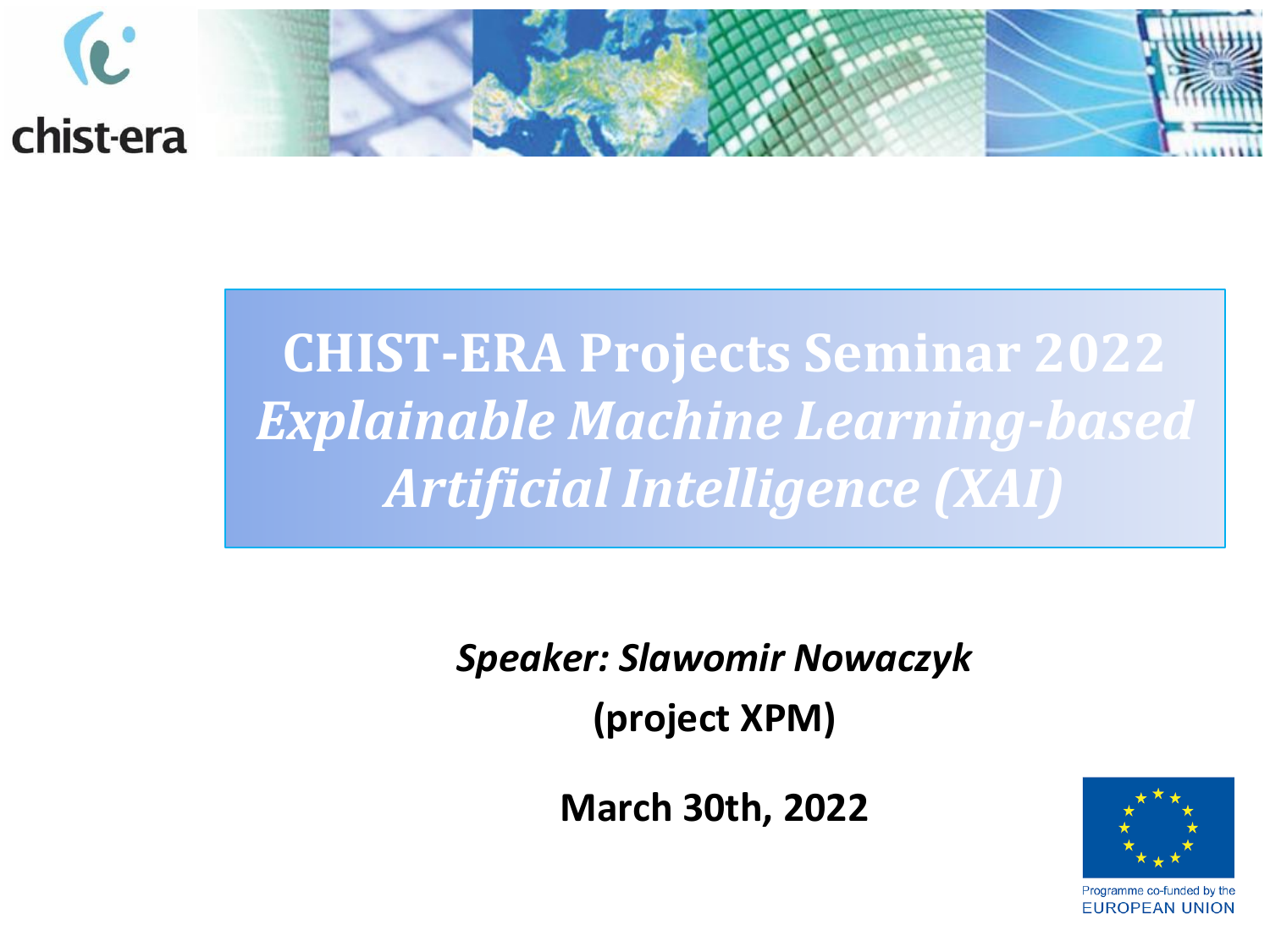

**Most AI methods are "black boxes", i.e., it's difficult to know how and why they work.** 

**XAI are tools to explain the models and their decision, so that humans can trust them.**

**Modern AI models, such as deep learning, are trained in an end-to-end**  manner from "big data"  $\rightarrow$  it's unclear what exactly the model is learning.

Important keywords:

- ❖ Trust
- ❖ Human-centric
- ❖ Transparency
- ❖ Personalization
- ❖ Interpretability of the models
- ❖ Explanation negotiation/argumentation
- ❖ Prediction / Classification
- ❖ Data-driven
- ❖ Neuro-Symbolic integration

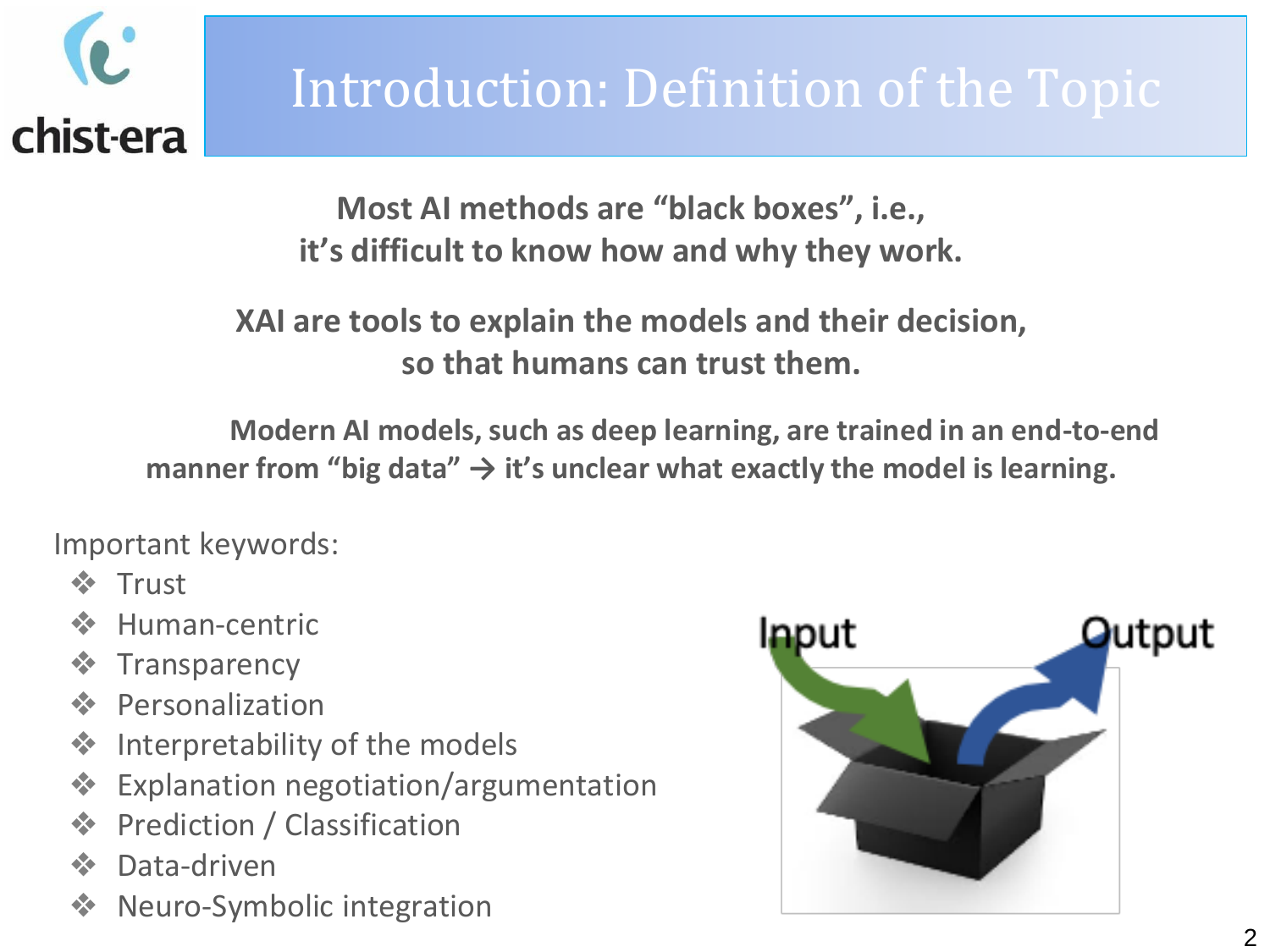# chist-era

#### Introduction: Projects of the Topic

**ANTIDOTE:** Provide a unified computational framework for jointly learning clinical predictions and the associated argumentative justifications.

**CausalXRL**: Learn two-level Causal model of environment to enable Reinforcement Learning agent to suggest eXplainable actions in critical environments.

**CIMPLE:** Automatically detect misinformation & generate creative explanation response **COHERENT:** Generate and combine explanations and decide when to deliver them during robotic collaboration tasks.

**EXPECTATION:** Generate personalized explanations based on heterogeneous knowledge during iterative interactions with users and agents.

**GraphNEx:** Graph neural networks for XAI & user-guided explainability

**INFORM**: Interpretability of DNNs in oncology applications on data extracted from medical images (radiomics), and evaluation of interpretability methods

**iSEE**: Retrieve, personalise and reuse explanation strategies on different use case based on past explanation experiences evaluation against persona intents

**MUCCA**: Quantifying strengths and solving weaknesses of new and state of the art XAI methods using heterogeneous use cases

**SAI:** Decentralised ML-based AI in human social complex systems

**XAIFace**: Explain black box facial recognition methods and fight against biased results.

**XPM:** How explanations support decision making in predictive maintenance systems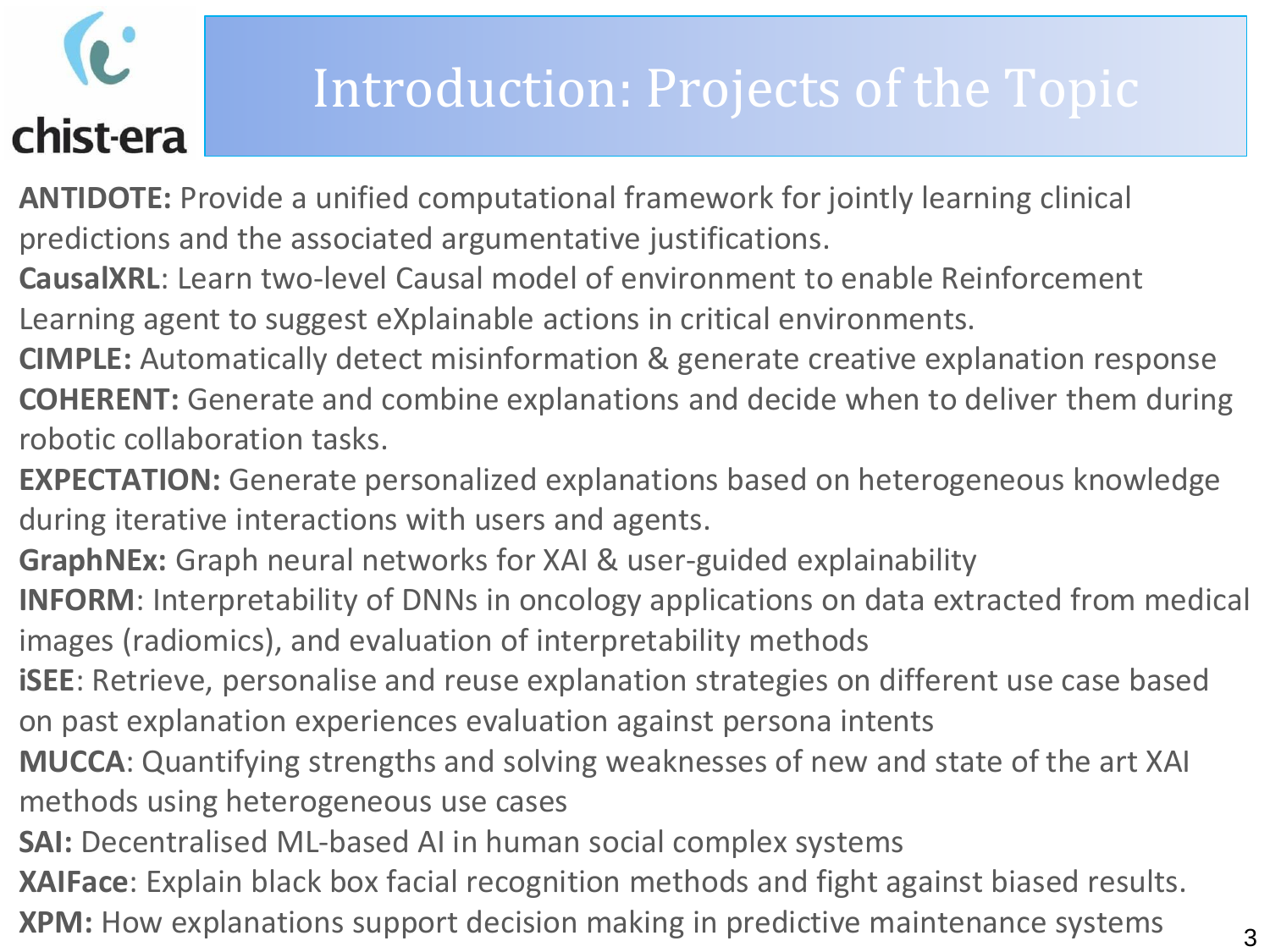# chist-era

#### Major Achievements and Outputs

#### Evaluating XAI methods:

User-guided explainability & co-creation of explanations Evaluating the reliability of explanations Explanation experience ontology

#### XAI algorithms & methods:

Resource-efficient training Incorporate ontologies to standardize and shape explanations Approaches for Generating Personalized Explanations

#### Platforms & Frameworks:

EREBOTS - Chabot personalizing explanations via argumentation Symbolic knowledge extraction & injection (PSyKE & PSyKI) Simulators for large-scale decentralised AI evaluation Explanation strategies recommendation and evaluation platform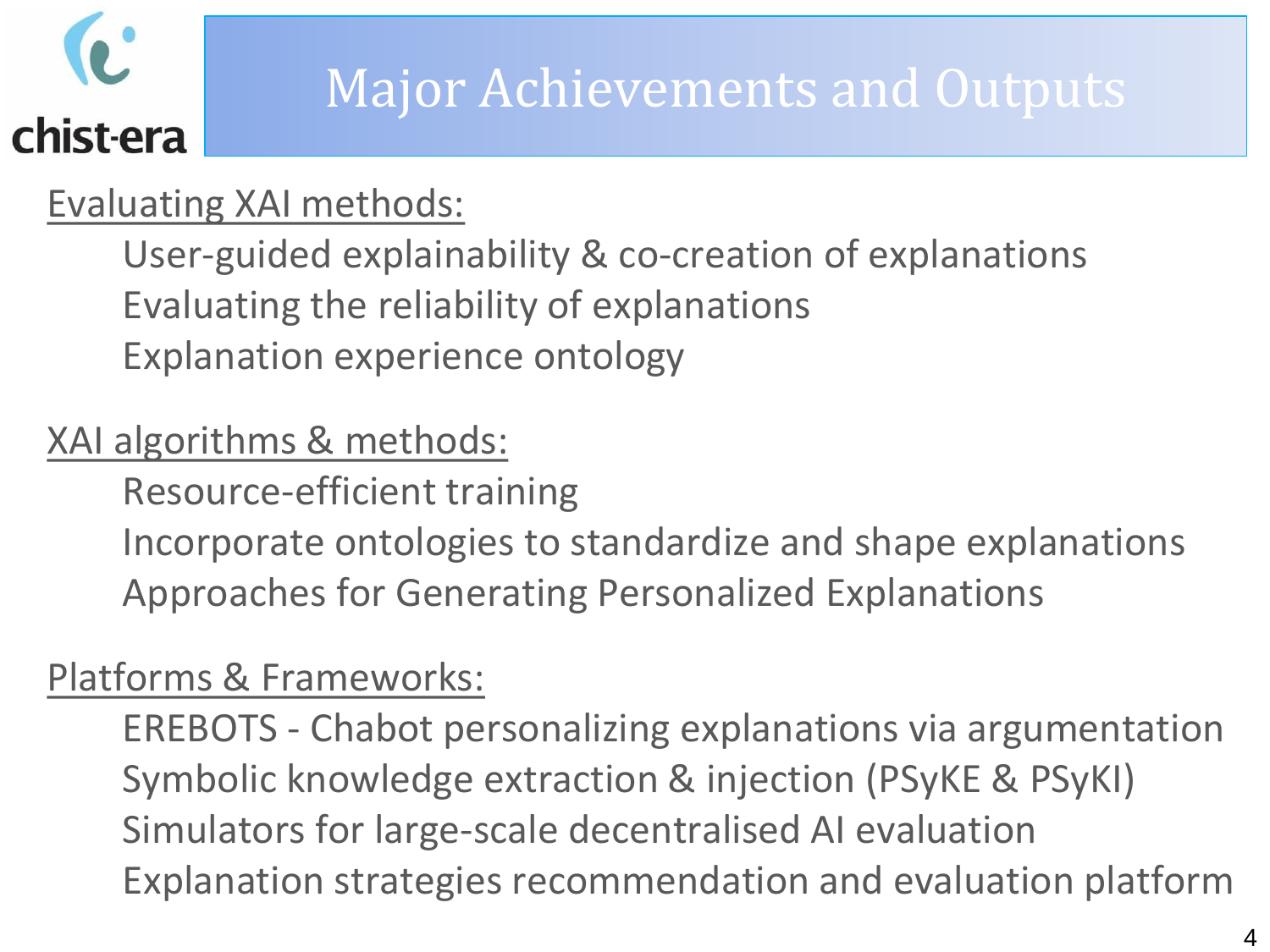

## Upcoming Challenges and Needs

Generalization of XAI methods to different domains

Acceptance and implementation of AI systems Challenging for end-users to trust developed AI models

XAI certification guiding organisations using AI systems

Explanation(s) alignment (in case of disagreement) in distributed envs. Ontologies alignment across different parties/actors Integration of different nature/data type explanations

Explanation personalization according to users' profiles & needs Subjectivity in the explanation evaluation

Involve user in the loop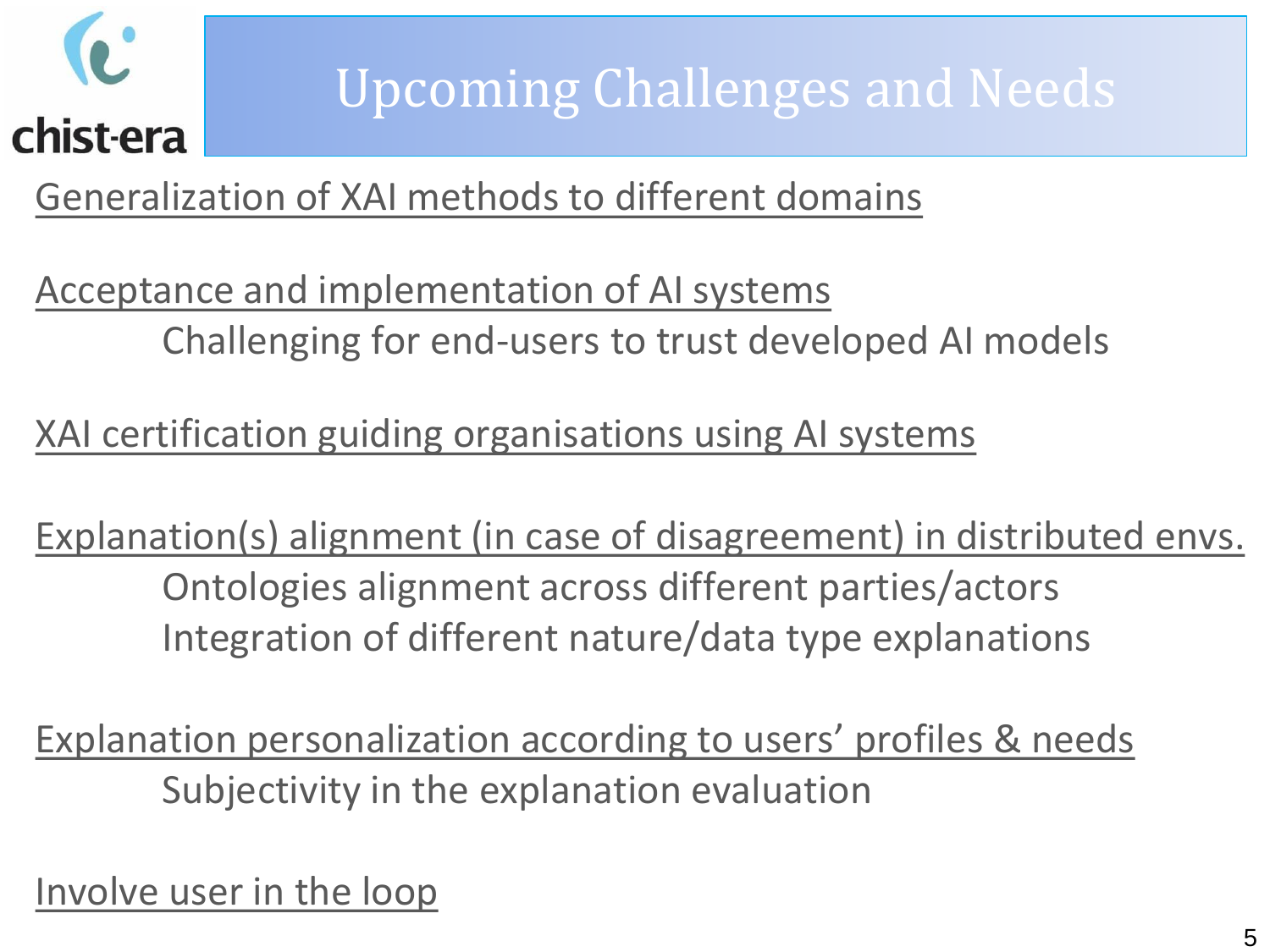

#### Possible Roadmap

Multidisciplinary approach, incorporating different perspectives and techniques inspired by existing state-of-the-art work, and sharing the knowledge and experience gained through the project with other researchers

Experiments with users to iteratively get their feedback, for example, design an interactive decision support system for Predictive Maintenance that can be used to evaluate different types of explanations for different types of users

Exploiting connection between the predictions and the underlying physics governing the system, which is generally assumed to be well-understood by the expert and can therefore provide common ground between the AI and the human.

Investigating different levels of explanations based on user expertise

Understand explainability at the collective level in decentralised, collaborative AI

#### Expected impact:

overall higher acceptance of AI systems in all areas of human life, and more knowledge created through use of AI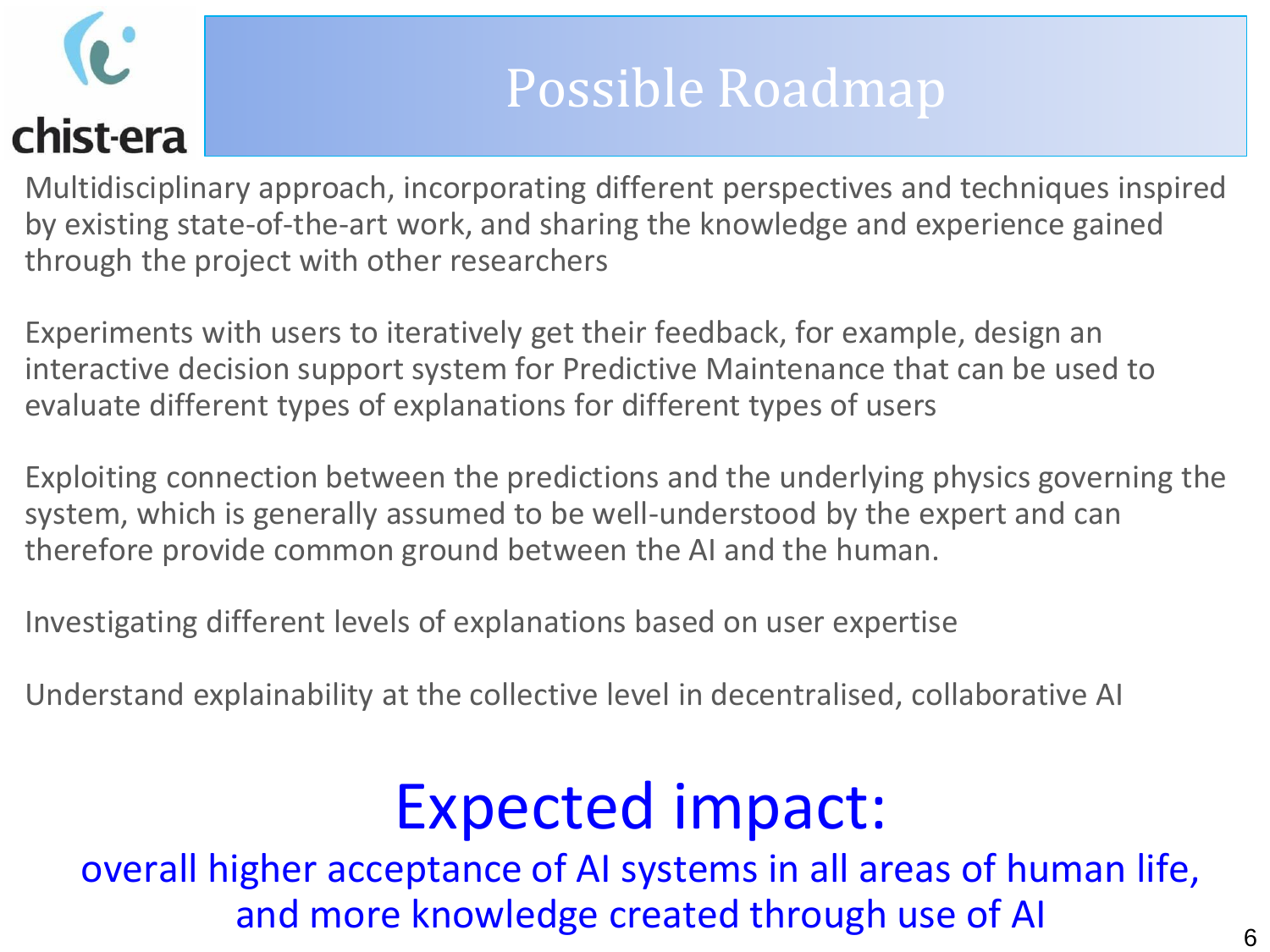

### Role of the CHIST-ERA Support

Very interesting and relevant topic (plus community-driven decision process for defining them)

Bringing the researchers together  $\rightarrow$  let's meet for real next year! Facilitate the contact between researchers of different projects to identified complementariness (ex: new use case for XAI algorithm)

One of the few programmes looking for long-term research ideas

Idea: take statistics about average timings (and delays) for fundings on a per-funding-agency basis, and make that public

Idea: propose rules concerning different funding categories (e.g., min travel budget), and properly communicate them to the funding agencies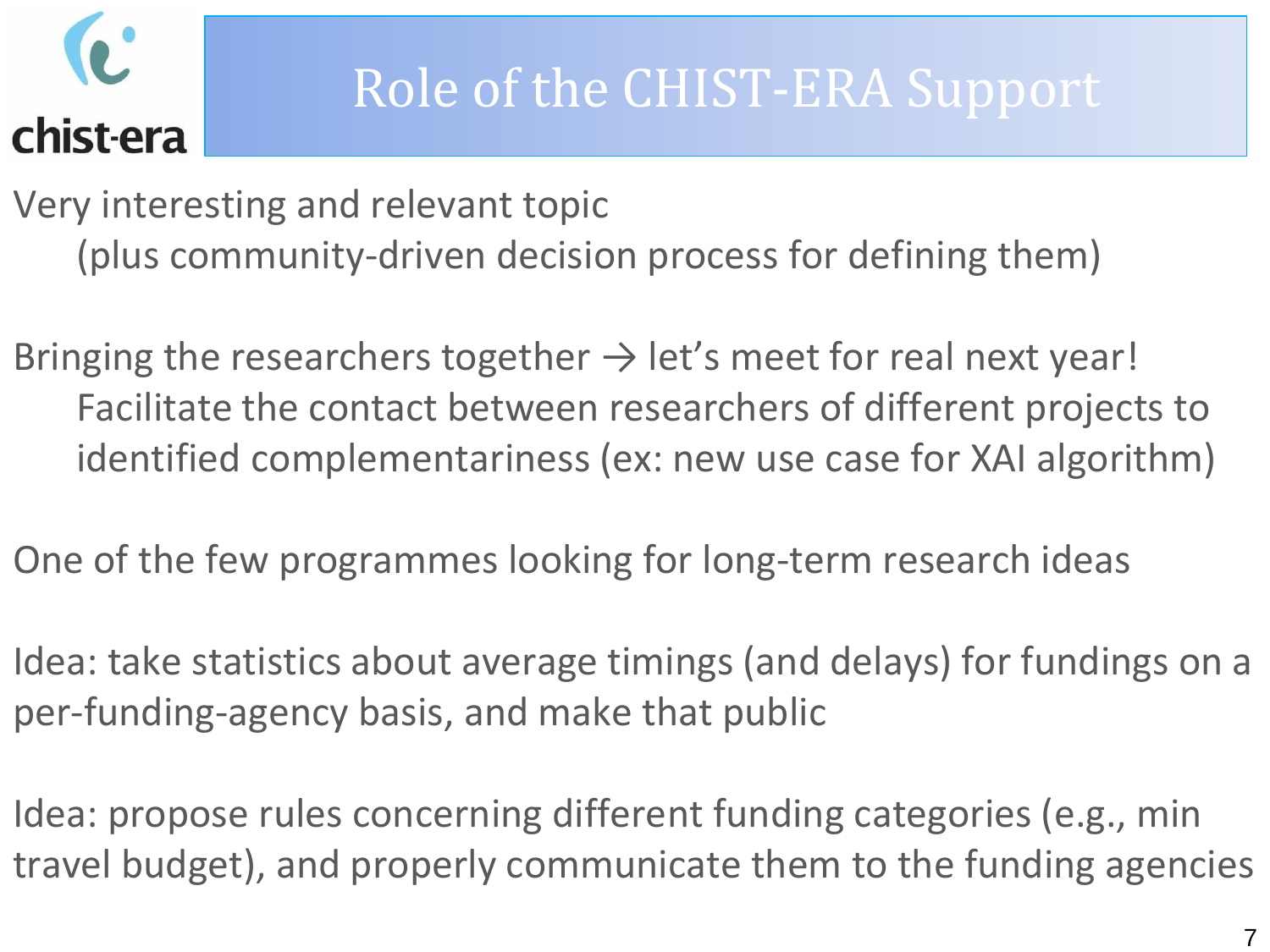

### Responsible Research & Innovation

Integrated good practices for RRI

- ❖ Publish all papers in institutional repositories (open access)
- ❖ Share the data and software in zenodo/other repositories
- ❖ Conducting human experiments under the supervision of ethical committees

#### Major hurdles to implement RRI

- ❖ Gender balance in technical domains is difficult due to the low percentage of women in computer science, robotics and AI
- ❖ Predatory journals are not well identified and create an unfair environment to develop science
- $\dots$  Cost of open-access journals  $\rightarrow$  we can publish the author version in your institutional repository and publish without paying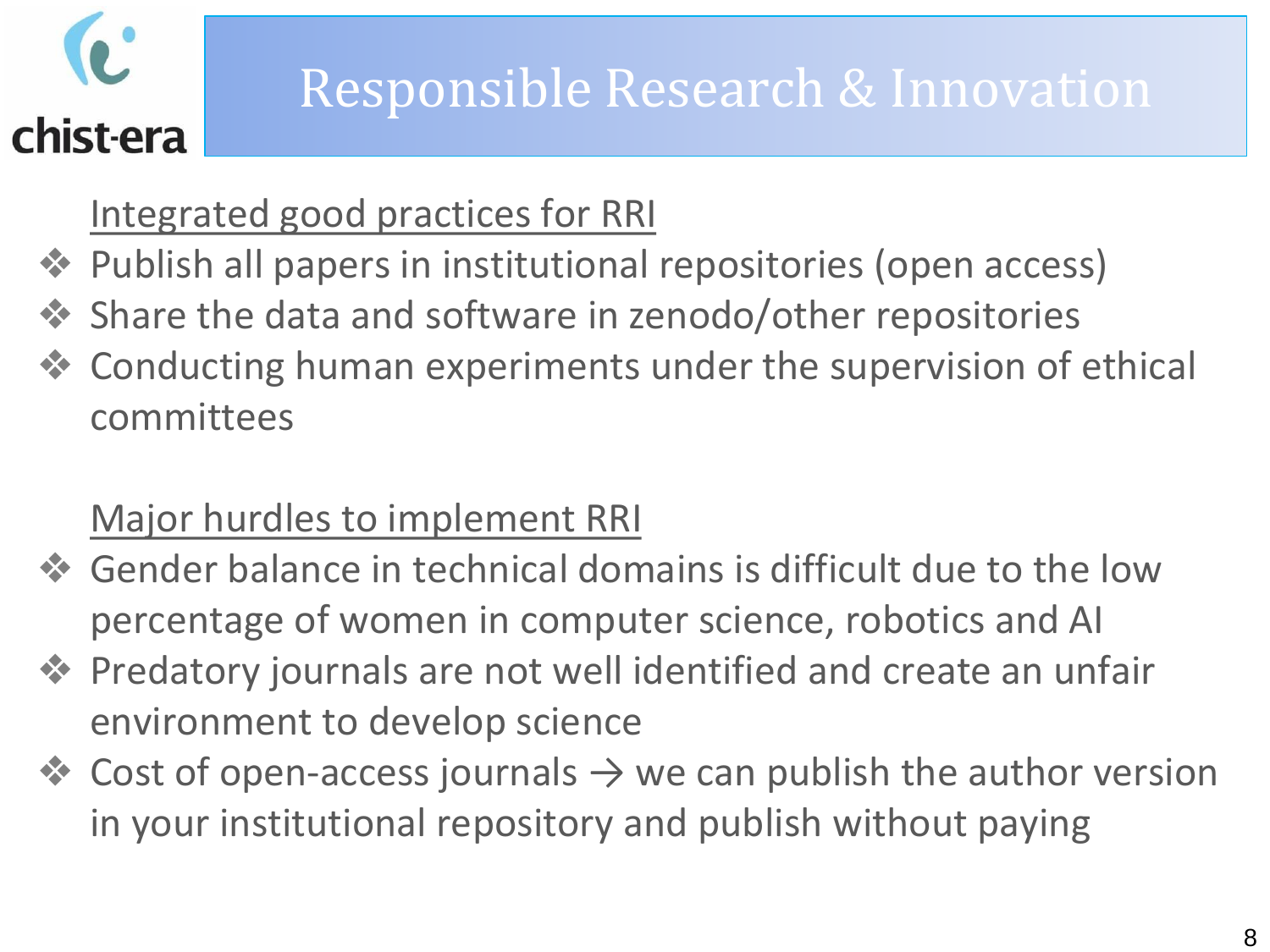# chist-era

#### Open Science

Public dissemination through scientific publications and conferences Free online access or open gold model

New data collected is released as public accessible databases Whenever possible, at least

Open source and reproducible research platforms are used

Data: FAIR principles are followed (Findable, Accessible, Interoperable, Reusable)

Explore EU platforms: OpenAIRE, …., AI4EU, and more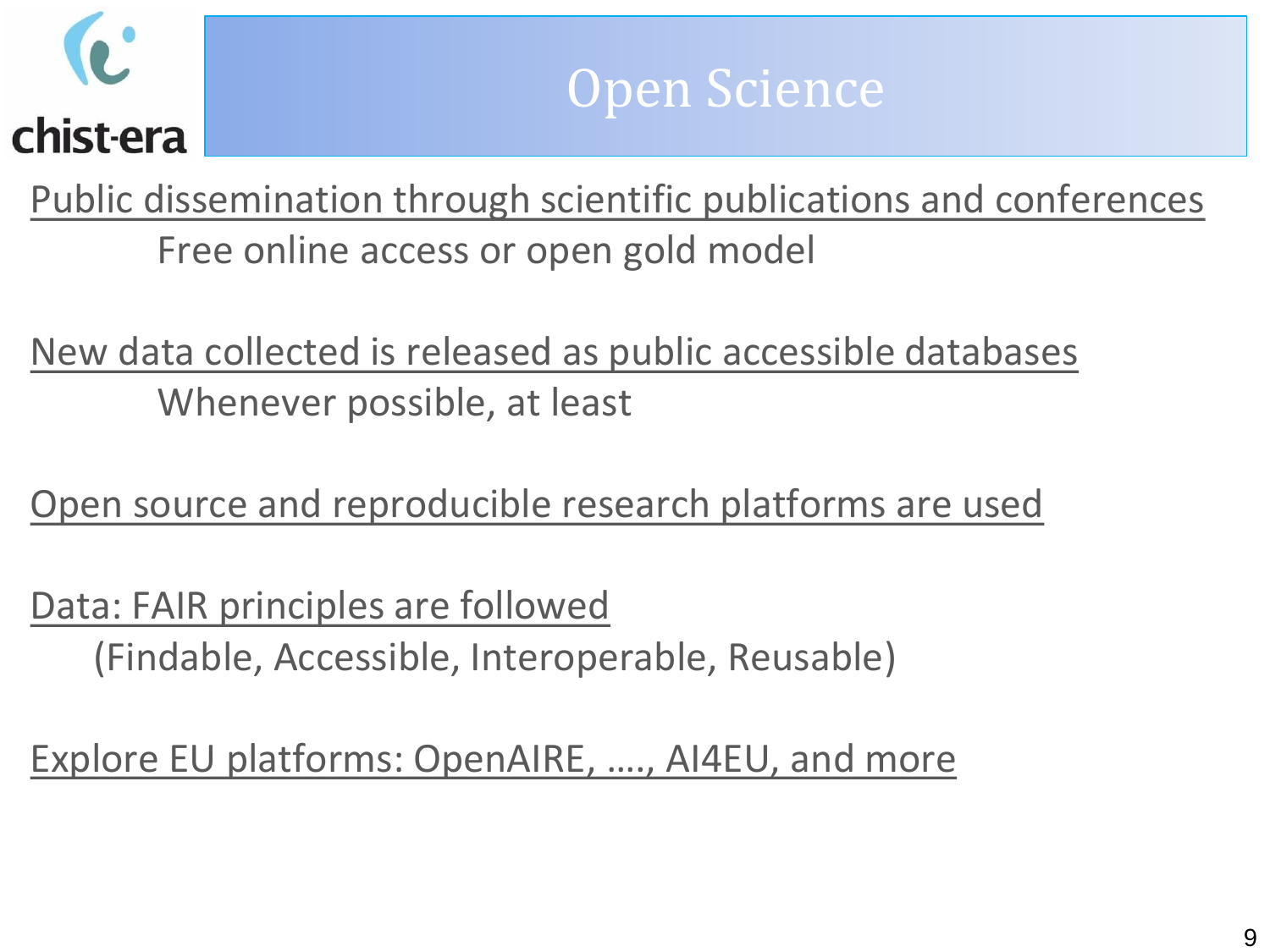

#### Technology Transfer

Establishing **community** and social network of XAI researchers

Open Source **platform** & European XAI **compliance certification** framework

**Cross-application** assessment of available approaches to XAI

Find a **common representation** for heterogeneous explanation methods

Create an **European XAI compliance certification** for AI software

**Integration** of novel solutions into existing commercial solutions

Actions should involve all CHIST-ERA member countries:

- Identify transferable technologies
- Survey of potentially interested stakeholders
- Participate/organize events (workshops / training schools)